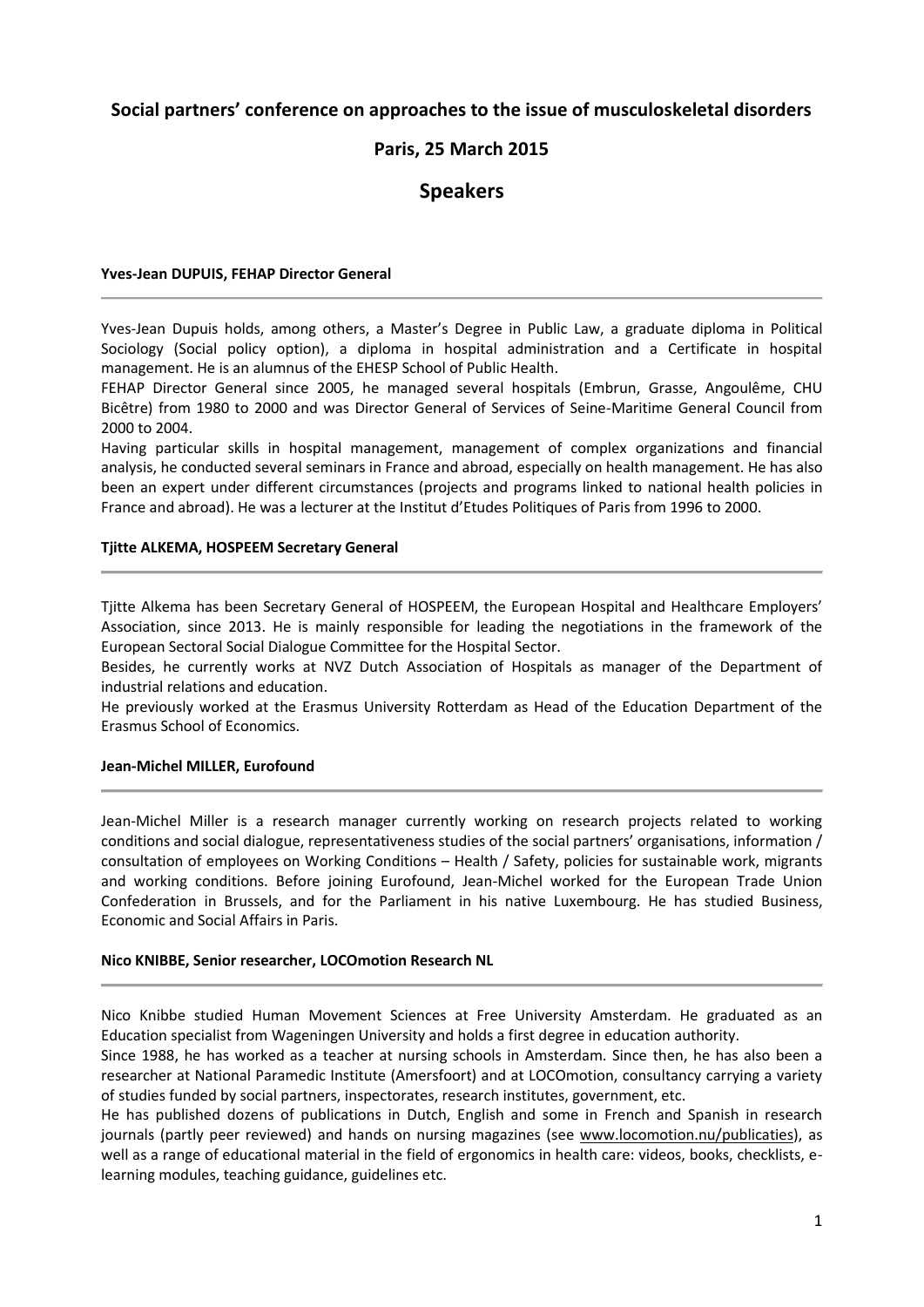### **Antonio CAMMAROTA, DG EMPL, European Commission**

Antonio Cammarota was born in Italy in 1956. His background includes Philosophy, Anthropology and Social sciences. He studied at the University of Rome, Konstanz and Aachen.

He joined the Commission in 1990 and has been working as Policy Officer in DG EMPL (Employment, Social Affairs and Inclusion), Unit B3 (Health, Safety and Hygiene at Work) since 2001. He is currently Head of the OSH Committees and International Relations Team of Unit B3. Some other main areas of his activity in the Commission are the OSH Strategy and the OSH legislation (ergonomics).

## **Minke WERSÄLL, Swedish Work Environment Authority**

Minke Wersäll is a labour inspector at the Swedish Work environment Authority since 2002. After several years of clinical experience as a physiotherapist, she became interested in working with occupational health. As ergonomist within the occupational health services between 1985 and 2002 she met companies within different sectors, among these the health and social care sectors. One of her activities was teaching ergonomics and patient transfers. During the last three years she was a project manager for the project which focused upon ergonomics in women's work environment. And she is now the project manager for a new assignment from the government for women's work environment 2015.

### **Kim SUNLEY, Royal College or Nursing**

Kim Sunley has worked in the field of occupational health and safety for over twenty years. Having originally trained as a nurse she went on to specialise in occupational health nursing and latterly health and safety. She is a chartered member of the Institute of Occupational Safety and Health and has held national health and safety positions within trade unions including the GMB and Society of Radiographers.

In her current role she is the UK employment relations lead in respect of the physical and psychological working environment for nurses including violence, stress and sharps injuries.

She represents the RCN on the NHS Staff Council's Health, Safety and Wellbeing Partnership Group, the Safer Needles Network and NHS Protect's Strategy Interest Group.

#### **James TRACEY, Leeds Teaching Hospitals NHS Trust**

James Tracey is a Senior Human Resources Manager at Leeds Teaching Hospitals NHS Trust, one of the largest Acute Trusts in the United Kingdom. He has spent his whole career in Human Resources the NHS. He started in 1995 as a Personnel Assistant at Hull and East Yorkshire Hospitals before eventually leaving in 2007 to become Assistant HR Director at South Tees Hospital NHS Foundation Trust. He returned to Yorkshire to take up his position in Leeds in 2010.

James is the management chair for the NHS Staff Council sub-group on Health and Wellbeing. James took the chair in 2008 of what was then known as the Partnership in Occupational Safety and Health in Healthcare, which was subsequently renamed the Health, Safety and Wellbeing Partnership Group. He was also a sub-group chair on the Working Longer Review.

James lives in Market Weighton in East Yorkshire with his wife and son.

#### **Ing-Marie LARSSON, Leader of quality and development, Karlskoga hospital**

Ing-Marie Larsson, MSc in working scientific specialization, has over 15 years been responsible for building and implementing a management system for Karlskoga Hospital. Key ingredients in this are, in addition to management's commitment to work with continuous improvements where everyone's commitment and participation is made possible, be based on facts and to enable a good customer interaction.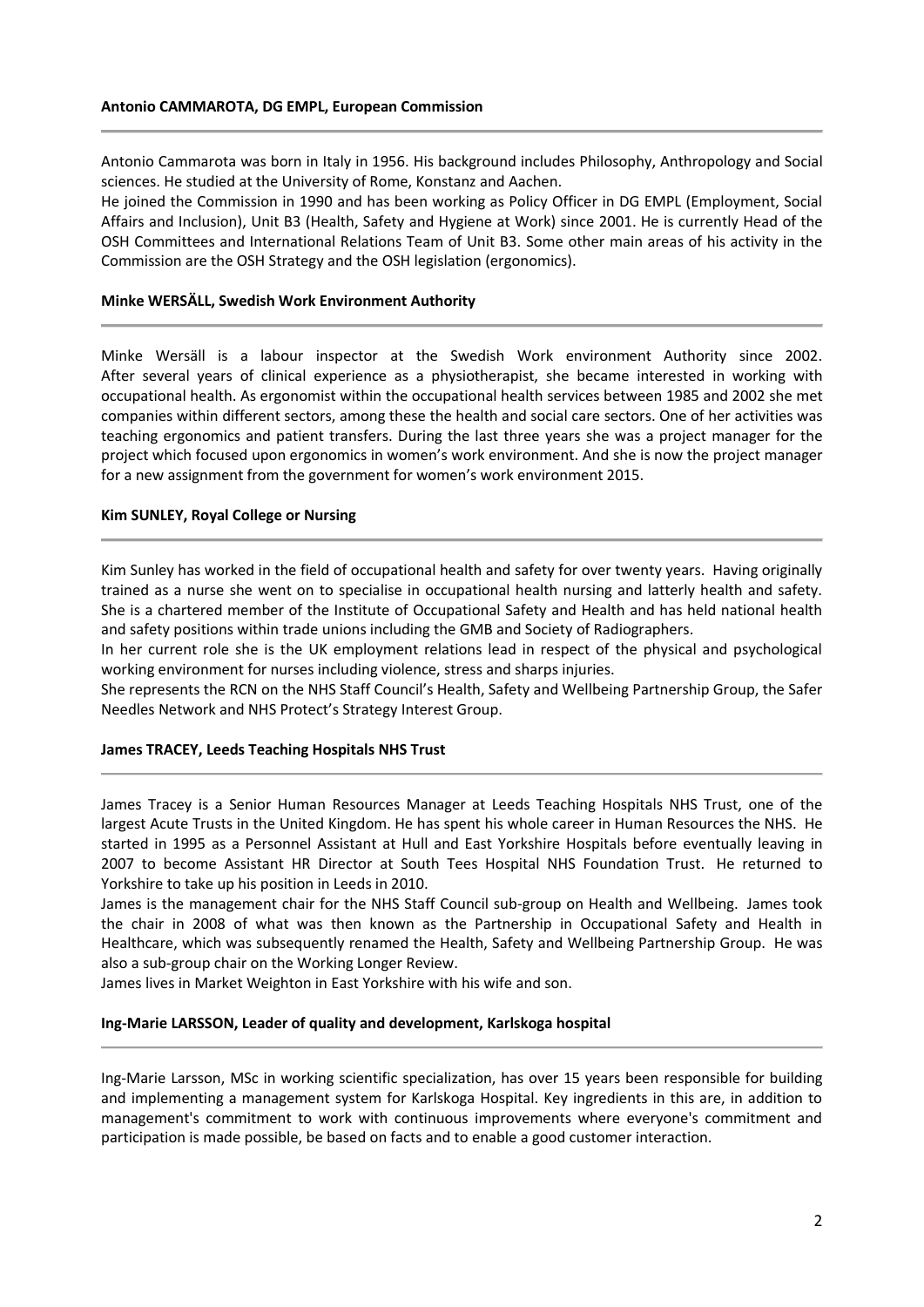# **Solveig TORENSJÖ, Leader of Education, Karlskoga hospital**

Solveig Torensjö, Rn, BSN, BAE for the upper secondary school vocational and movement instructor. Solveig is responsible for the training and development of the hospital's moving and handling-knowledge concept. This includes, inter alia, pursuing work on gentle movement forward as it continues to be a natural part of everyday work and being the link between patient and employee safety.

# **Tom GUTHKNECHT, Lausanne Health & Hospitality group**

Tom Guthknecht has worked during the last 25 years in health and hospitality planning and was leading major projects in Europe and Asia/Pacific. He is currently involved in large international health and hospitality projects with special focus on sustainable development, disease prevention and health maintenance. Tom works as a consultant in various fields besides his involvement in health and hospitality architecture. He is member of various institutions such as the International Commission of Occupational Health. He is also the founder and president of LHtwo, Lausanne Health and Hospitality Group.

Tom Guthknecht is a graduate of Karlsruhe Technical University in Architecture (Dip.Arch.) and holds an M.A from University of North London (Health Facility Planning). He holds a PhD from University of Stuttgart (Hygiene Planning for Hospital Architecture). In 2010 he completed his habilitation research at ETH Zurich about Integral Process Design in complex buildings and health facilities.

He has been involved as professor in various teaching activities both on undergraduate and graduate and master level. He is an external expert for health and hospitality projects at INSEAD business school, Fontainebleau. Currently he is a lecturer at the Eidgenössische Technische Hochschule Zurich, department of Architecture in the field of Integral Process Design, Health Facility Planning.

His current research focuses upon improvements for elderly care facilities, elderly living and rehabilitation. This includes the development of new planning software which enables a significant increase of efficacy of care in health facilities and elderly care homes with special regard to the coming shortage of care personnel in these facilities.

### **Leena TAMMINEN-PETER, PhD, Ergosolutions BC Oy Ab**

Leena Tamminen-Peter is an Occupational Physiotherapist and teacher of Nursing Science trained in Ergonomics working in that field since 1976, assisting in problem solving in a wide variety of settings (office, hospitals, manufacturer, ship building & service fields like kitchen & cleaning etc.) & implemented concepts of healthy body mechanics & workstation design for the benefit of both injured workers and those seeking to prevent injury. As a Specialized Research Scientist at Finnish Institute of Occupational Health (FIOH) she has worked for over three decades in ergonomics and prevention.

She is among others author of two Finnish text books for Patient Handling, one for students and one for teachers. As a member of the writing group, she contributed to ISO Technical Report 12296 "Manual handling of people in the health care sector". Entrusted by FIOH she developed the standardized and registered national ergonomic teaching scheme of patient-handling in health care education, published in 2009 as the Ergonomic Patient Handling Card®.

Retired from FIOH, she established in 2010 Ergosolutions BC Oy Ab, specialized in OH Economical Ergonomics.

### **Jean-Pierre ZANA, French National Institute for Research and Safety (INRS)**

Jean-Pierre ZANA started his career in 1978 as a physiotherapist. After he obtained a degree as health manager, a master's degree in clinical psychology, and later, university degrees in ergonomics, he worked in a psychiatric day hospital and developed a psycho-corporal approach of recognized psychosomatic illnesses. Pursuing his research to tackle the chronicity of work-related physical pathologies, he left the world of therapy to engage in the world of business, where he held various responsibilities in human resources,